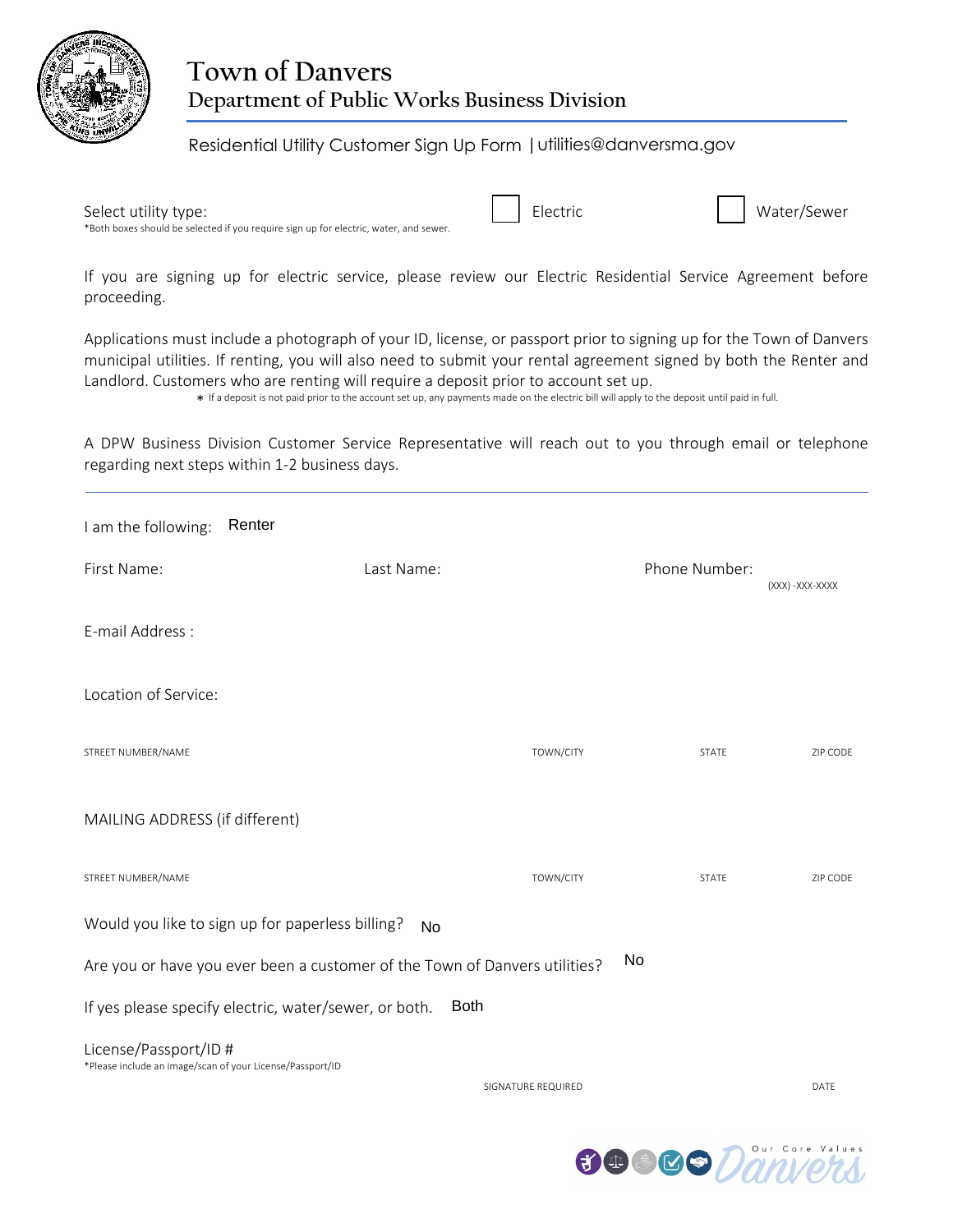

## **Town of Danvers Electric Division Residential Service Agreement**

I hereby request that the Town of Danvers Electric Division (DED) connect its main line with and supply electric current for the premises located at in the Town of Danvers, Massachusetts.

The electricity will be used strictly for residential purposes. I agree to use said current for lighting and power, unless specified above, from the time when the above connection is made, and agree to pay for same the rates and charges stipulated and established, or that may be established, by DED. I agree to observe and comply with all rules and regulations established, or that may be established, by said municipal light plant (DED).

I hereby authorize your agents or employees to set up in a suitable place upon said premises such meters and other devices as may be necessary to supply and measure said current, and to enter upon said premises at all times for the purpose of inspecting, maintaining, readings, repairing, or removing any or all of the devices furnished by said municipal light plant (DED) or for the purpose of service as permitted by law.

It is hereby understood and agreed that while DED will use due diligence to provide an adequate and continuous service, that the DED will in no way be liable for failure or unplanned interruption of same, or for interruption of same during the inspection, maintenance, repair, or removal of devices furnished by the Municipal Light Plant.

#### NOTICE TO CUSTOMER

You are responsible for all electric energy consumed at this location through the actual day of termination (or transfer). Please-notify the Town of Danvers Business Division, 2 Burroughs St, Danvers, Massachusetts, 01952, or call 978-774-0005. All notifications for termination must be submitted at least one week prior to the requested termination date.

#### LIMITATION OF LIABILITY

THERE ARE NO WARRANTIES REGARDING SERVICE INCLUDING THOSE INVOLVING MERCHANTABILITY AND FITNESS FOR A PARTICULAR PURPOSE, OR ARISING OUT OF A COURSE OF DEALING OR USEAGE OF TRADE.THE SALE IS MADE "AS IS". Nothing in these terms and conditions shall be construed as placing upon Town of Danvers Electric Division (DED) any responsibility for the condition, maintenance, or safety of Customers' electrical wiring and or current-consuming devices or other equipment; and DED shall not be responsible for any loss or damage resulting from defects, failures, malfunctions, or electrical faults in or originating in any electrical wiring, current-consuming devices, or other equipment which they may own or operate, install or maintain. DED shall not be responsible for damage to persons or property arising from the use of electric service on premise of the customer.

Not withstanding any other provisions of this or any other terms and conditions:

- 1. It is the responsibility of Customers to protect themselves, any third parties and property from the use, misuse, and/or availability of electrical current on their premises and from the consequences of the use, misuse, and/or availability of electrical current on their premises.
- 2. It is the responsibility of the Customers to provide, install, use, inspect, and maintain suitable protection and protective devices to protect themselves, life, and property from any defect, failure, malfunction, and/or electrical fault in or originating in any electrical wiring, current-consuming devices, or other equipment which they many own, operate, install or maintain; and to protect themselves, life, and property from the consequences of any defect, failure, malfunction, and/or electrical fault in or originating in any electrical wiring, current-consuming devices, or other equipment which they may own, operate, install, or maintain.

By accepting service from DED and paying the current rates, the Customer agrees that DED shall not be liable in any direct or indirect manner for any interruption, reduction, abnormal voltage, discontinuance or reversal of DED service to the Customer, whether caused by fire, explosion, flood, weather conditions, accident, labor difficulties, conditions of fuel supply, the acts of any public authority, reduction in voltage, rotating use of feeders, selected black-outs, or failure to receive any electricity for which in any manner it has contracted, or due to the operation of an emergency load reduction program by DED or one with whom DED has contracted for supply of electricity; nor for inspection, maintenance, repair ,or remova of devices furnished by DED; nor for an inability for any other reason to maintain uninterrupted and continuous service.